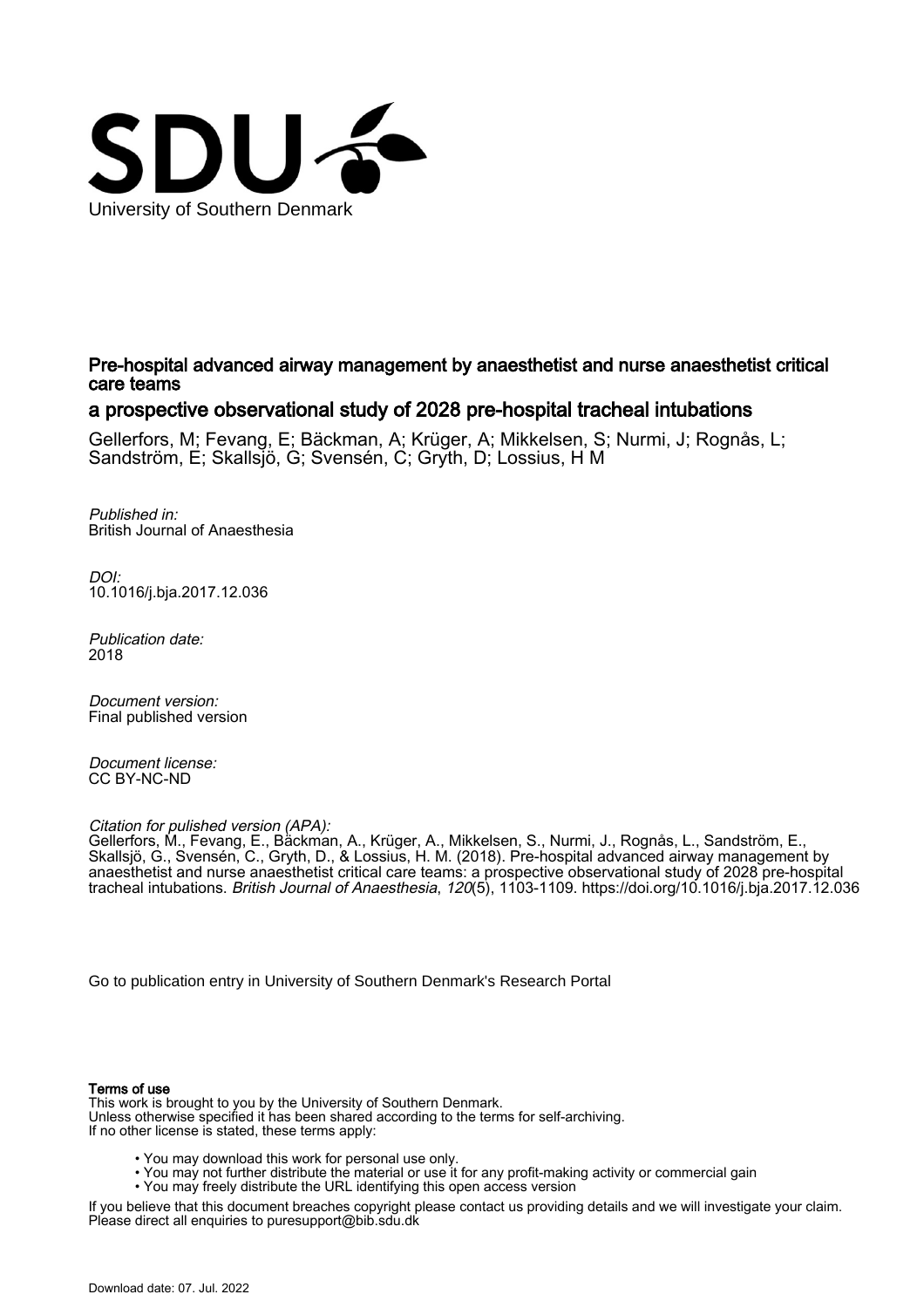British Journal of Anaesthesia, 120 (5): 1103-1109 (2018)

doi: [10.1016/j.bja.2017.12.036](https://doi.org/10.1016/j.bja.2017.12.036) Advance Access Publication Date: 2 February 2018 Respiration and Airway

# RESPIRATION AND AIRWAY

# Pre-hospital advanced airway management by anaesthetist and nurse anaesthetist critical care teams: a prospective observational study of 2028 pre-hospital tracheal intubations

M. Gellerfors $^{\rm 1,2,3,4,*},$  E. Fevang $^{\rm 5,6}$ , A. Bäckman $^7$ , A. Krüger $^{\rm 5,8}$ , S. Mikkelsen $^{\rm 9}$ , J. Nurmi $^{10,11}$ , L. Rognås $^{12}$ , E. Sandström $^{13}$ , G. Skallsjö $^{14}$ , C. Svensén $^{1,3}$ , D. Gryth<sup>15,16</sup> and H. M. Lossius<sup>5,17</sup>

 $^{\rm 1}$ Karolinska Institutet, Department of Clinical Science and Education, Section of Anaesthesiology and Intensive Care, Stockholm, Sweden, <sup>2</sup>Swedish Air Ambulance (SLA), Mora, Sweden, <sup>3</sup>Department of Anaesthesiology and Intensive Care, Södersjukhuset, Stockholm, Sweden, <sup>4</sup>SAE Medevac Helicopter, Swedish Armed Forces, Linköping, Sweden, <sup>5</sup>Department of Research and Development, Norwegian Air Ambulance Foundation, Drøbak, Norway, <sup>6</sup>Department of Anaesthesiology and Intensive Care, Stavanger University Hospital, Stavanger, Norway, <sup>7</sup>Center for Resuscitation Science, Karolinska Institutet, Stockholm, Sweden, <sup>8</sup>Department of Emergency Medicine and Pre-hospital Services, St. Olavs University Hospital Norwegian University of Science and Technology, Trondheim, Norway, <sup>9</sup>Mobile Emergency Care Unit, Department of Anaesthesiology and Intensive Care Medicine, Odense University Hospital, Odense, Denmark, <sup>10</sup>Department of Emergency Medicine and Services, Helsinki University Hospital, Helsinki, Finland, <sup>11</sup>Department of Emergency Medicine, University of Helsinki, Helsinki, Finland, <sup>12</sup>The Pre-hospital Critical Care Service in Aarhus, Department of Pre-hospital Critical Care Services, Pre-hospital Emergency Medical Service, The Central Denmark Region, Aarhus, Denmark, <sup>13</sup>Helicopter Emergency Medical Service, Region Jämtland Härjedalen, Östersund, Sweden, <sup>14</sup>Helicopter Emergency Medical Service, Västra Götalandsregionen, Gothenburg, Sweden, <sup>15</sup>Department of Physiology and Pharmacology, Section for Anaesthesiology and Intensive Care Medicine, Karolinska Institutet, Stockholm, Sweden, <sup>16</sup>Perioperative Medicine and Intensive Care, Karolinska University Hospital, Stockholm, Sweden and <sup>17</sup>Department of Health Sciences, University of Stavanger, Stavanger, Norway

#### \*Corresponding author. E-mail: [mikael.gellerfors@ki.se](mailto:mikael.gellerfors@ki.se)

This article is accompanied by an editorial: Pre-hospital anaesthesia: no longer the 'poor relative' of high quality in-hospital emergency airway management by Lockey & Crewdson, Br J Anesth 2018:120:898-901, doi: [10.1016/j.bja.2018.01.021](http://10.1016/j.bja.2018.01.021).

Editorial decision: December 27, 2017; Accepted: December 27, 2017

© 2018 The Authors. Published by Elsevier Ltd on behalf of British Journal of Anaesthesia. This is an open access article under the CC BY-NC-ND license [\(http://creativecommons.org/licenses/by-nc-nd/4.0/\)](http://creativecommons.org/licenses/by-nc-nd/4.0/).

For Permissions, please email: [permissions@elsevier.com](mailto:permissions@elsevier.com)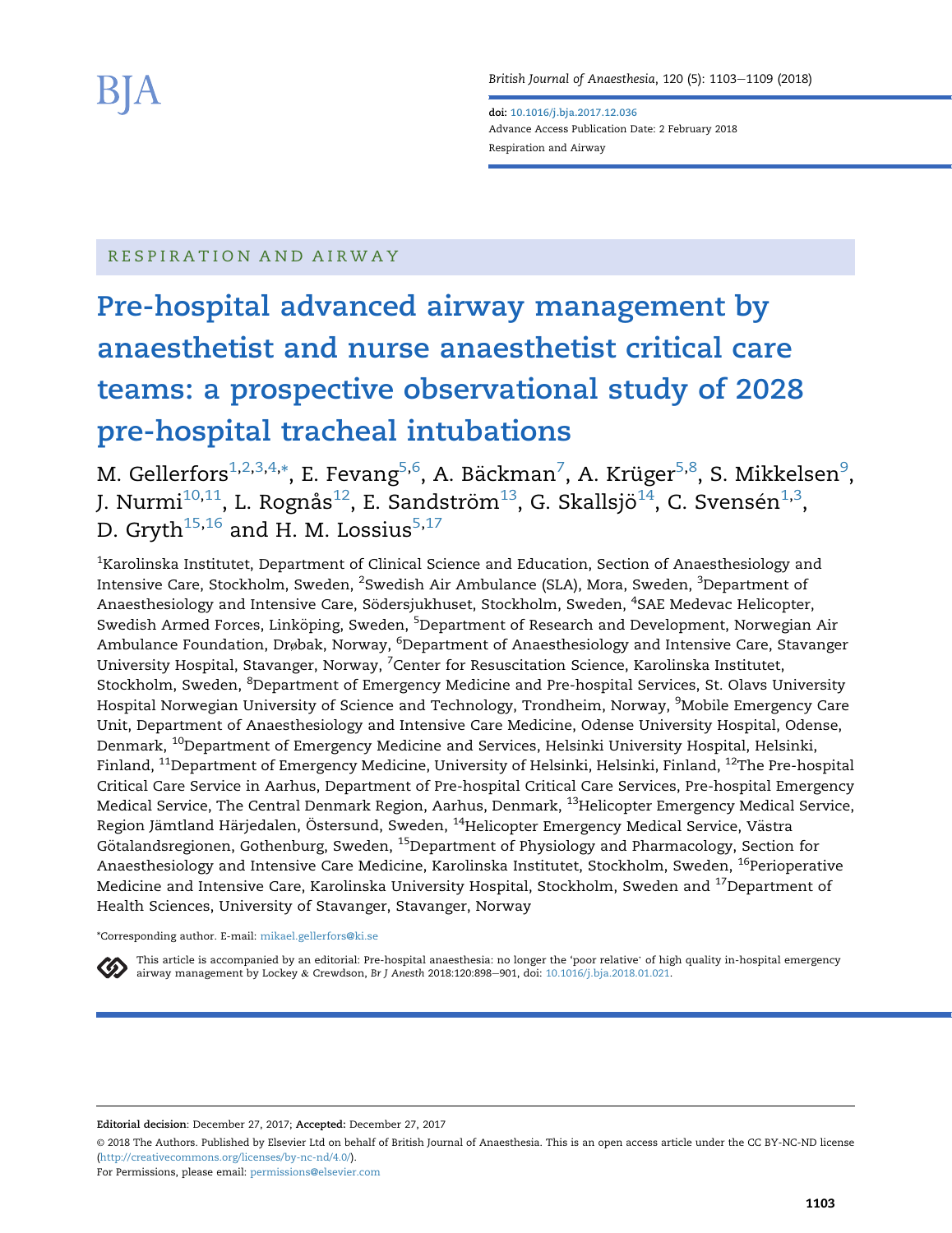# Abstract

Background: Pre-hospital tracheal intubation success and complication rates vary considerably among provider categories. The purpose of this study was to estimate the success and complication rates of pre-hospital tracheal intubation performed by physician anaesthetist or nurse anaesthetist pre-hospital critical care teams.

Methods: Data were prospectively collected from critical care teams staffed with a physician anaesthetist or a nurse anaesthetist according to the Utstein template for pre-hospital advanced airway management. The patients served by six ambulance helicopters and six rapid response vehicles in Denmark, Finland, Norway, and Sweden from May 2015 to November 2016 were included.

Results: The critical care teams attended to 32 007 patients; 2028 (6.3%) required pre-hospital tracheal intubation. The overall success rate of pre-hospital tracheal intubation was 98.7% with a median intubation time of 25 s and an on-scene time of 25 min. The majority (67.0%) of the patients' tracheas were intubated by providers who had performed >2500 tracheal intubations. The success rate of tracheal intubation on the first attempt was 84.5%, and 95.9% of intubations were completed after two attempts. Complications related to pre-hospital tracheal intubation were recorded in 10.9% of the patients. Intubations after rapid sequence induction had a higher success rate compared with intubations without rapid sequence induction (99.4% vs 98.1%;  $P=0.02$ ). Physicians had a higher tracheal intubation success rate than nurses (99.0% vs 97.6%; P=0.03).

Conclusions: When performed by experienced physician anaesthetists and nurse anaesthetists, pre-hospital tracheal intubation was completed rapidly with high success rates and a low incidence of complications. Clinical trial number: NCT 02450071.

Keywords: airway management; emergency medical services; intubation; intratracheal

## Editor's key points

- Pre-hospital tracheal intubation is frequently difficult and can be associated with severe adverse events.
- Providers should be competent to perform the procedure and capable of preventing and treating complications.
- When performed by experienced physician anaesthetists and nurse anaesthetists, pre-hospital tracheal intubation can be completed rapidly with high success rates and a low incidence of complications.

Pre-hospital tracheal intubation is a potentially lifesaving  $intervention.<sup>1</sup>$  $intervention.<sup>1</sup>$  $intervention.<sup>1</sup>$  However, pre-hospital tracheal intubation is challenging as a result of environmental factors, patient positioning, limited airway equipment, and the availability of assistance, creating a risk of serious complications that may threaten patient safety. $2-4$  $2-4$  $2-4$  Because tracheal intubation carries a risk of severe adverse events, providers must be both competent to perform the procedure and capable of prevent-ing and treating complications.<sup>[5,6](#page-7-0)</sup>

The success rates of pre-hospital tracheal intubation performed by emergency medical services with providers with limited or heterogeneous levels of airway expertise have been investigated in previous studies. $7-10$  $7-10$  $7-10$  Small single-centre and single-country studies have demonstrated a high 99.7% prehospital tracheal intubation success rate when tracheal intubation is performed by airway experts. $^{11}$  $^{11}$  $^{11}$  However, there are no large international multicentre studies that validate these small studies or that report data only from units staffed with airway experts (i.e. anaesthetists and nurse anaesthetists). Several recently published guidelines concerning pre-hospital tracheal intubation and emergency anaesthesia recommend that these procedures be performed in accordance with the same standards as in-hospital procedures. $5,12,13$  The guidelines emphasise that pre-hospital providers should have a skill level that would allow them to perform unsupervised

emergency tracheal intubations in the emergency department. In hospitals in the Nordic countries, all tracheal intubations are performed by physicians or nurses from the anaesthesiology and intensive care units. Physician anaesthetists and nurse anaesthetists are widely used in emergency medical services and perform the vast majority of pre-hospital tracheal intubations in the Nordic countries. $14$  The objective of the present study was to investigate the success rate of tracheal intubation and the incidence of complications associated with tracheal intubation in a pre-hospital system in which intubation is performed only by anaesthetists and nurse anaesthetists.

# **Methods**

This was a prospective, observational, multicentre study of pre-hospital advanced airway management. All patients who had undergone attempted pre-hospital tracheal intubation during a primary mission by the units listed below between May 2015 and November 2016 were included in the study. A tracheal intubation attempt was defined as laryngoscopy with the intent to intubate. Tracheal intubations performed during inter-hospital missions were excluded from the study.

Ethical and institutional approvals were acquired before patient enrolment, and the study was registered at Clinicaltrials.gov (NCT02450071). Ethical review board approvals were obtained from Sweden (2015/411-31, 2015/1519-32), Denmark (Danish Data Protection Agency no. 20087-58-0035, 15/16531 and the Danish Health and Medicine Authority no. 3-3013-941/ 1/), and Norway (2015/545/REK vest). In Finland, the study did not deviate from normal practice or documentation and consequently did not require Ethical Review Board approval.

In the Nordic countries, the national emergency medical services systems include rapid response car- and helicopterbased pre-hospital critical care teams. These teams act as a second tier of the immediate response system and are staffed by a physician anaesthetist or a nurse anaesthetist, with a few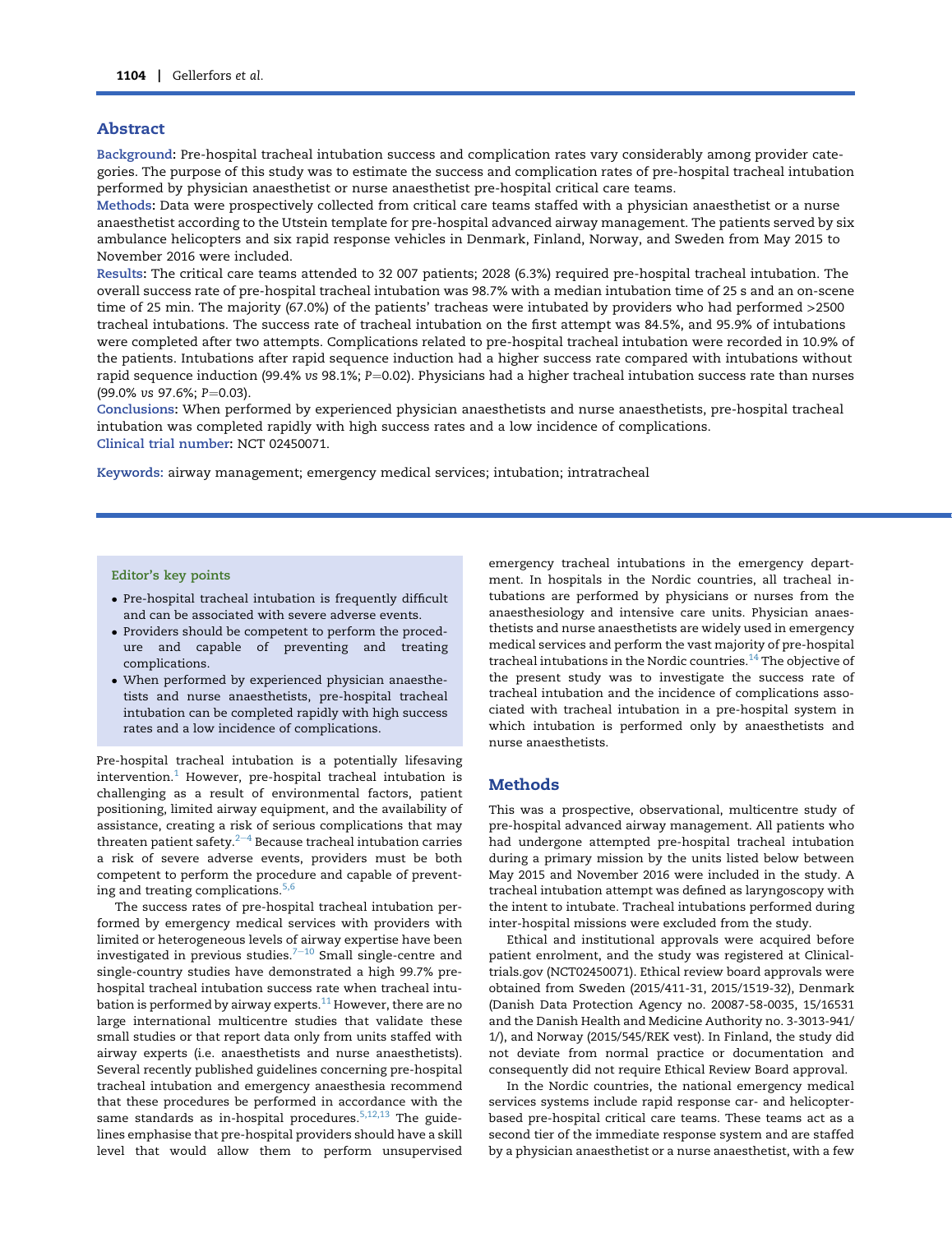exceptions. The pre-hospital critical care teams from six helicopter emergency medical services (HEMS) in Sweden (Stockholm, Gothenburg, Östersund), Norway (Trondheim, Stavanger), and Finland (Helsinki) and six rapid response car (RRC) teams from Sweden (Stockholm, Gothenburg) and Denmark (Odense, Aarhus) participated in this study. This study was conducted in the Nordic countries and encompassed both urban and rural areas of approximately 147 000  $km<sup>2</sup>$  with a population of 7.1 million inhabitants. The overall population density was 48.4 inhabitants per km $^2\!\!$  . The Nordic countries are similar in size, socioeconomic status, and health care systems. There is also a common requirement that professionals must have several years of in-hospital work in anaesthesiology departments to qualify for work on secondtier rapid response cars and ambulance helicopters. Eight of 12 participating units were staffed by physician anaesthetists, including the Helsinki HEMS, which also included one internal medicine and one emergency medicine physician. In the Nordic countries, anaesthetists are board certified in both anaesthesiology and intensive care. Anaesthetists in these countries work in perioperative medicine and critical care and are on the emergency medicine critical care response teams of hospitals. Four of the 12 participating units, all in Sweden (HEMS Stockholm, HEMS Östersund, RRC Sollentuna Stockholm, and RRC Huddinge Stockholm), were staffed with nurse anaesthetists. The vast majority of the providers in this study perform emergency anaesthesia and advanced airway management both in and outside the operating room as part of their daily work. Pre-hospital critical care teams attend both trauma and medical patients. All the services provide rapid sequence induction and access to anaesthetic agents, sedatives, analgesics, and neuromuscular blocking agents. These units have equipment to facilitate advanced airway management including supraglottic airway devices, conventional laryngoscopes, stylets, gum-elastic bougies, surgical airway equipment, and capnographs. All services except HEMS Trondheim and HEMS Stavanger carry videolaryngoscopes (McGrath, Glidescope, C-MAC, or Airtraq).

The data regarding pre-hospital advanced airway management were selected, defined, and collected according to the consensus-based core dataset definitions described in the Utstein-style airway template by Sollid and colleagues.<sup>[15](#page-7-0)</sup> Descriptive variables such as demographic data, patient categories, and indications for tracheal intubation were collected. Exposure variables, such as the type of airway management used, were documented. Rapid sequence induction was defined as a tracheal intubation aided by the use of any combination of a) a sedative or an analgesic drug, and b) a neuromuscular blocking agent. Endpoint and outcome variables included the overall success rate of tracheal intubation, the number of attempts at tracheal intubation, the success rate of tracheal intubation on each attempt, complications associated with tracheal intubation, tracheal intubation time, on-scene time, and the presence of a difficult airway. Successful tracheal intubation required lung auscultation, capnography verification of the tracheal tube position, or both. Tracheal intubation time was defined as the time from when the laryngoscope first passed the front teeth until the correct tube position was verified with capnography or lung auscultation. On-scene time was defined as the time from the arrival of the rapid response car or ambulance helicopter to the departure of the ambulance vehicle carrying the patient. A potentially difficult airway was defined as reduced neck mobility, severe obesity, a small mouth, a short thyromental distance (<6.5

cm), significant airway trauma, blood or mucus in the airway, prior difficult airway management, or pre-existing non-functional supraglottic airway. Tracheal intubation complications were defined in accordance with Sollid and colleagues<sup>[15](#page-7-0)</sup> as hypoxia (oxygen saturation <90%), hypotension (systolic blood pressure <90 mm Hg), bradycardia (pulse <60 beats  $\rm min^{-1}$ ), unintentional intubation of the oesophagus or right main stem bronchus, vomiting, aspiration of gastric contents or blood into the lungs, or dental trauma. The airway management methods used in patients of failed tracheal intubation were recorded. Survival data were recorded for the pre-hospital phase only. The data collection form used is available as an online appendix.

Data were registered by the attending airway provider on a paper form directly after the mission. The data on the paper forms were transferred to an SPSS database (IBM SPSS Statistics, version 23, New York, United States of America) by the study nurse. Data analysis was performed using SPSS, and descriptive statistics were generated. The  $\chi^2$  test was used to calculate differences between groups; statistical significance was set at P<0.05. Study results are presented according to the Strengthening the Reporting of Observational Studies in Epidemiology (STROBE) Guidelines for observational studies.[16](#page-7-0)

#### Results

During the study period, the participating units attended to 32 007 patients, of whom 2028 (6.3%) required pre-hospital tracheal intubation (Fig. 1). The median age of the included



Fig 1. Flowchart showing the advanced airway management by the critical care teams. ETI, endotracheal intubation; SGA, supraglottic airway; CA, cardiac arrest; BVM, bag-valve-mask.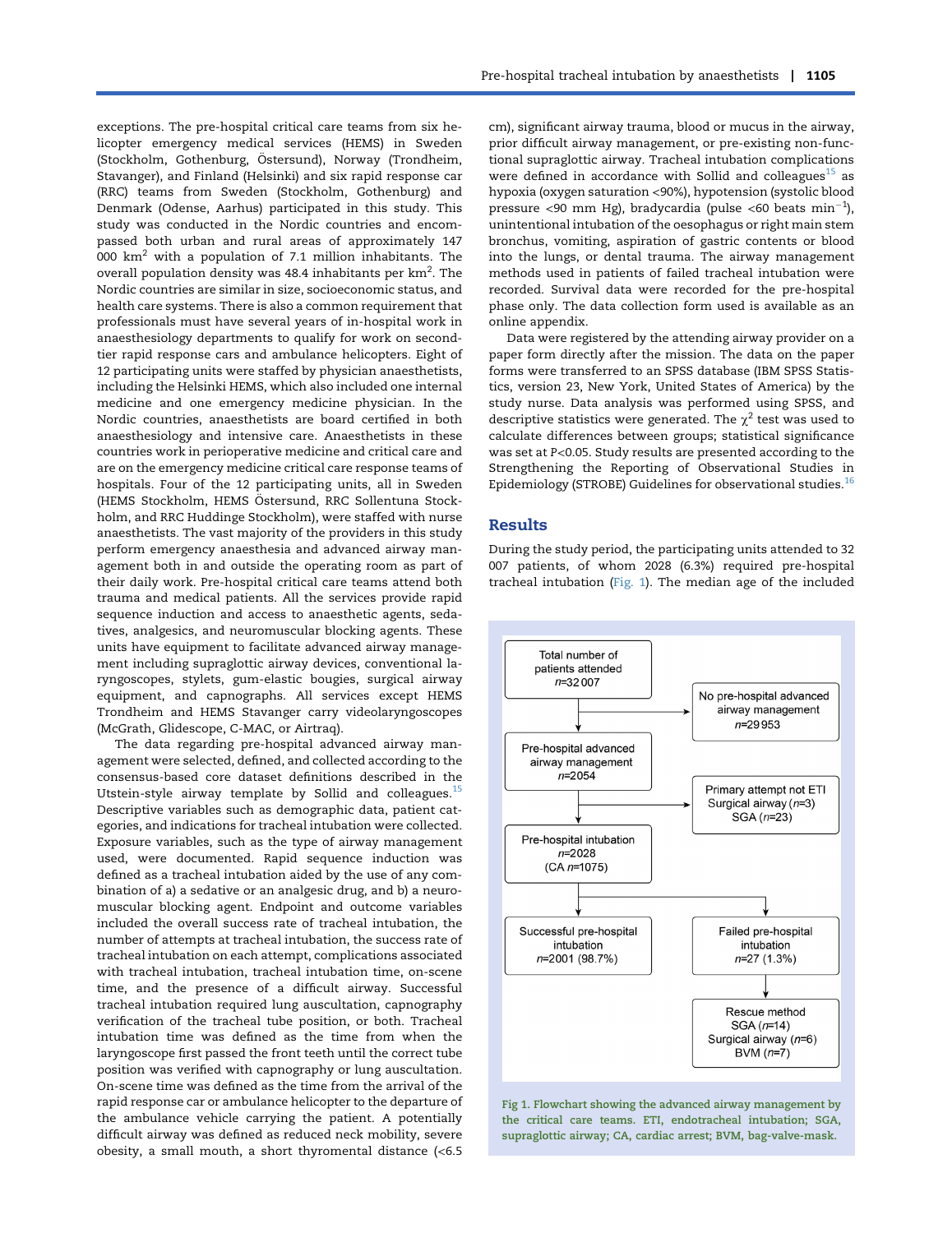patients was 62 yr [inter-quartile range (IQR)  $45-74$  yr], and 66.9% were male (Table 1). Fifty-three percent of the patients experienced cardiac arrest, 26.3% sustained other medical conditions, and 19.1% experienced trauma.

Anaesthetists performed 67.1% of the tracheal intubations, nurse anaesthetists performed 25.2%, anaesthetist registrars performed 5.7%, and emergency medicine physicians performed 1.5%. Most (67.0%) of the patients were intubated by providers who had performed >2500 tracheal intubations, and 99.3% of patients were intubated by providers who had performed >200 tracheal intubations.

The overall success rate of pre-hospital tracheal intubation was 98.7% (2001/2028), with a median tracheal intubation time of 25 s (IQR 15-30 s, [Table 2\)](#page-5-0). Tracheal intubations were successful on 84.5% of the first attempts, 95.9% after the second attempt, and 98.2 after the third attempt. Successful tracheal intubation within two attempts with no complications was achieved in 88.3% of the patients. Conventional laryngoscopy and videolaryngoscopy were used in 58.4% and 41.6% of patients on first attempt, 62.9% and 31.6% on second attempt, and 42.6% and 41.1% of patients on third attempt, respectively [\(Table 3\)](#page-5-0). The success rate of tracheal intubation at the first attempt was higher with videolaryngoscopy compared with conventional laryngoscopy (92.9 vs 78.6%, P<0.01). The first attempt tracheal intubation time was faster with conventional laryngoscopy compared with videolaryngoscopy (20 vs 25 s, P<0.01). A surgical airway was performed in 10 patients (0.5%). The 27 patients with

Table 1 Demographic data of the providers and patients. IQR, inter-quartile range; COPD, chronic obstructive pulmonary disease

| Provider data                        | n (2005)       | ℅         |
|--------------------------------------|----------------|-----------|
| Anaesthetist                         | 1345           | 67.1      |
| Anaesthetist registrar               | 115            | 5.7       |
| Emergency medicine physician         | 30             | 1.5       |
| Internal medicine                    | 9              | 0.4       |
| Nurse anaesthetist                   | 506            | 25.2      |
| <b>Experience of tracheal</b>        | n (2002)       | ℅         |
| intubations                          |                |           |
| $50 - 200$                           | 14             | 0.7       |
| $200 - 2500$                         | 647            | 32.3      |
| 2500-10 000                          | 1233           | 61.6      |
| >10000                               | 108            | 5.4       |
| Patient data                         |                |           |
| Total number of patients             | 2028           |           |
| Age (median)                         | 62 yrs         | IQR 45-74 |
| Male                                 | 1319/1972 66.9 |           |
| ASA (median)                         | $\overline{2}$ |           |
| Ischaemic heart disease              | 262/991        | 26.4      |
| COPD                                 | 134/974        | 13.8      |
| <b>Patient categories</b>            | n (2028)       |           |
| Trauma total                         | 387            | 19.1      |
| Traumatic brain injuries             | 215            | 10.6      |
| Penetrating trauma                   | 31             | $1.5\,$   |
| Cardiac arrest                       | 1075           | 53        |
| Medical other total                  | 533            | 26.3      |
| Cardiac disease (not cardiac arrest) | 41             | 2         |
| Stroke/intracranial                  | 182            | 9         |
| haemorrhage                          |                |           |
| Seizure                              | 61             | 3         |
| Asthma/COPD                          | 99             | 4.9       |
| Intoxication                         | 150            | 7.4       |
| Ear-nose-throat disease              | 12             | 0.6       |
| Other                                | 210            | 10.4      |

unsuccessful tracheal intubation attempts were further managed using supraglottic airway  $(n=14)$ , a bag-valve-mask  $(n=7)$ , or a surgical airway  $(n=6)$ . [Table 2](#page-5-0) shows the tracheal intubation complications.

The tracheal intubation success rate for trauma patients was 98.4%. Tracheal intubations after rapid sequence induction had a higher success rate than tracheal intubations without rapid sequence induction (99.4 vs 98.1%;  $P=0.02$ , [Table 4\)](#page-6-0). Among cardiac arrest patients, the tracheal intubation success rate was 98.2%, compared with 99.1% for noncardiac arrest patients (P=0.08). Among the 67% of patients presenting a difficult airway, the tracheal intubation success rate was lower than among patients without a difficult airway (98.1 vs 99.6%; P>0.01). Physicians had a higher tracheal intubation success rate than nurses (99.0 vs 97.6%;  $P=0.03$ ).

The median time on-scene was 25 min (IOR 18-33 min). At the emergency department, 65.2% of the patients were alive, and an additional 13.1% of patients were receiving on-going cardiopulmonary resuscitation. Pre-hospital death was declared for 21.7% of patients. Ninety-three percent of patients with traumatic brain injuries were alive at the time of hospital admission.

# **Discussion**

To our knowledge, this is the largest prospective study of physician and nurse anaesthetist pre-hospital tracheal intubations. When performed by experienced anaesthetist providers, pre-hospital tracheal intubation was rapid (25 s), had a high success rate (98.7%), and required only a short on-scene time (25 min). Pre-hospital tracheal intubation as described in the current study appears to at least meet the standards of in-hospital emergency anaesthesia.<sup>[17](#page-7-0)</sup>

Eleven percent of the patients sustained complications during pre-hospital tracheal intubation. Using the definitions in the uniform template for airway data reporting,  $15$  the corresponding complication rate was somewhat lower than that of an international multicentre physician HEMS-trial  $(13\%)^7$ and another rapid response car study in Denmark  $(14.2\%)$ .<sup>[11](#page-7-0)</sup> The hypoxia incidence after rapid sequence induction of 4.1% in this study was lower than the corresponding numbers reported for physician-staffed services in Germany (13.3%), Denmark (5.3%), UK (10.2%), and Hungary (8.1%).<sup>[8,11,18,19](#page-7-0)</sup> Patient heterogeneity and hypoxia before rapid sequence induction may partly explain these differences. Additionally, the new apnoeic oxygenation strategy, the development of novel airway equipment, and provider experience may have contributed to the low rate of hypoxia found in this study. These factors may also explain the relatively low incidence of hypotension (9.1%) after rapid sequence induction compared with previous pre-hospital and emergency department studies.<sup>[8,20,21](#page-7-0)</sup>

The low rates of hypoxia and hypotension after rapid sequence induction found in this study may have been beneficial for the treatment of patients with traumatic brain injuries, as 93% of these patients were alive at the time of emergency department admission. A Finnish study on traumatic brain injury demonstrated lower rates of hypoxia and hypotension when patients were treated by pre-hospital physicians compared with paramedics, with an increased 1 yr survival rate of 57 vs  $42\%$ . This finding is also in accordance with a recent meta-analysis demonstrating an increased mortality rate when providers with limited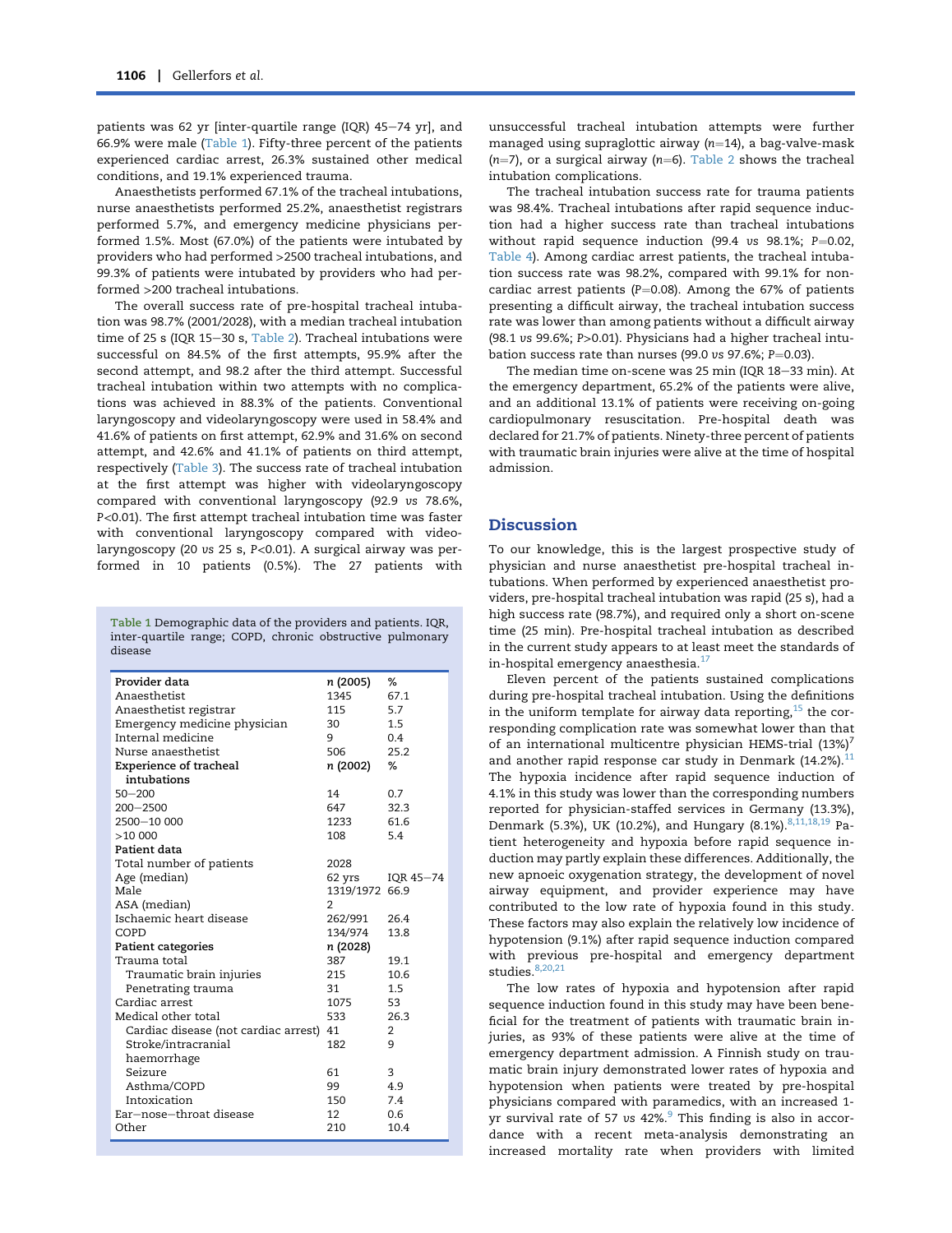<span id="page-5-0"></span>Table 2 Pre-hospital intubation success and complication outcomes in cardiac arrest, trauma, rapid sequence induction, and total patients. RSI, rapid sequence induction; TI, tracheal intubation; CPR, cardiopulmonary resuscitation; ED, emergency department; IQR, inter-quartile range

|                                   | Cardiac arrests | %              | Trauma  | %            | RSI     | %            | Total                | %            |
|-----------------------------------|-----------------|----------------|---------|--------------|---------|--------------|----------------------|--------------|
| TI success total                  | 1056/1075       | 98.2           | 381/387 | 98.4         | 929/935 | 99.4         | 2001/2028            | 98.7         |
| TI success 1 attempt              | 843/1075        | 78.4           | 339/387 | 87.6         | 856/935 | 91.6         | 1713/2028            | 84.5         |
| TI success $\leq$ attempts        | 1014/1075       | 94.3           | 375/387 | 96.9         | 916/935 | 98           | 1945/2028            | 95.9         |
| TI success $\leq$ 3 attempts      | 1049/1075       | 97.6           | 380/387 | 98.2         | 926/935 | 99           | 1992/2028            | 98.2         |
| TI success $\leq$ 2 attempts + no | 989/1075        | 92             | 331/387 | 85.5         | 786/935 | 84.1         | 1790/2028            | 88.3         |
| complications                     |                 |                |         |              |         |              |                      |              |
| TI time                           |                 |                |         |              |         |              | 25 s (IQR 15-30)     |              |
| TI success with difficult airway  | 678/694         | 97.7           | 259/265 | 97.7         | 522/528 | 98.9         | 1215/1239            | 98.1         |
| Total number of complications     | 76/1075         | 7.1            | 54/387  | 14           | 147/935 | 15.7         | 222/2028             | 10.9         |
| Hypoxia                           | 6/1075          | 0.6            | 17/387  | 4.4          | 38/935  | 4.1          | 44/2028              | 2.2          |
| Hypotension                       | 3/1075          | 0.3            | 19/387  | 4.9          | 85/935  | 9.1          | 90/2028              | 4.4          |
| Bradycardia                       | 3/1075          | 0.3            | 2/387   | 0.5          | 9/935   | 1            | 11/2028              | 0.5          |
| Cardiac arrest                    | 14/1075         | 1.3            | 4/387   | $\mathbf{1}$ | 9/935   | $\mathbf{1}$ | 21/2028              | $\mathbf{1}$ |
| Bronchial intubation              | 2/1075          | 0.2            | 0/387   | 0            | 2/935   | 0.2          | 3/2028               | 0.1          |
| Oesophageal intubation            | 26/1075         | 2.4            | 5/387   | 1.3          | 6/935   | 0.6          | 34/2028              | 1.7          |
| Aspiration                        | 2/1075          | 0.2            | 6/387   | 1.6          | 10/935  | 1.1          | 14/2028              | 0.7          |
| Dental injury                     | 2/1075          | 0.2            | 0/387   | 0            | 1/935   | 0.1          | 3/2028               | 0.1          |
| Surgical airway necessary         | 9/1075          | 0.8            | 4/387   | $\mathbf{1}$ | 5/935   | 0.5          | 14/2028              | 0.7          |
| Other                             | 21/1075         | $\overline{2}$ | 12/387  | 3.1          | 22/935  | 2.4          | 39/2028              | 1.9          |
| Ongoing CPR at ED arrival         | 228/1060        | 21.5           | 29/382  | 7.6          | 16/924  | 1.7          | 266/2028             | 13.1         |
| Pre-hospital death                | 384/1060        | 36.2           | 32/382  | 8.4          | 19/924  | 2.1          | 441/2028             | 21.7         |
| On-scene time                     |                 |                |         |              |         |              | 25.0 min (IQR 18-33) |              |

experience performed pre-hospital tracheal intubation of traumatic brain injury patients.<sup>[2](#page-6-0)</sup>

Pre-hospital tracheal intubation has been recognised as a high-risk procedure. Several guidelines recently published for the UK, Germany and Scandinavia emphasise that prehospital emergency anaesthesia and tracheal intubation should be conducted according to the same standards as inhospital procedures.[5,12,13](#page-7-0) Only anaesthetic consultants and registrars perform unsupervised emergency anaesthesia and tracheal intubations in hospitals in the Nordic countries. Therefore, most pre-hospital tracheal intubations in this study were performed by experienced anaesthesiology providers, 67% of whom had performed more than 2500 tracheal intubations. This finding is in contrast to the AIRPORT trial, which investigated both anaesthesiologists and emergency medicine physicians and in which only 52% of the providers had performed >1000 tracheal intubations.<sup>[7](#page-7-0)</sup>

A retrospective study of 7256 pre-hospital tracheal intubations in London, UK suggested higher success rates when the procedures were performed by anaesthetists compared with emergency physicians.<sup>[10](#page-7-0)</sup> This finding is consistent with a study demonstrating a significantly higher incidence of diffi-cult tracheal intubation amongst 'proficient' intubators, who performed a median of 18 tracheal intubations per year, compared with 'expert' intubators who performed a median of 304 tracheal intubations per year. $22$  In a recently published meta-analysis of pre-hospital tracheal intubation, experienced consultant anaesthetists had the highest tracheal intubation success rate (99.4%). $^{23}$  $^{23}$  $^{23}$  In another study, anaesthetists comprised the category of physicians with the highest success rate of tracheal intubation at the first attempt. $24$  Prolonged laryngoscopy may shift the focus of care and delay other lifesaving procedures, which may be more important than the intubation itself. $^{12}$  $^{12}$  $^{12}$ 

When performed by the anaesthetist providers in the current study, tracheal intubation was accomplished rapidly (25 s). Additionally, on-scene times were shorter (25 min) in this study than those reported for pre-hospital services in Hungary (49 min), the UK (40 min), and Australia (42 min).<sup>[14,25,26](#page-7-0)</sup> These differences may be explained by differences in both patient characteristics and provider skills. The current pre-hospital practice in Nordic countries of devoting less attention to 360° patient access, not primarily using bougies on all tracheal intubations and using short 'challenge-response' checklists may favour shorter on-scene times without affecting the high tracheal intubation success rates in patients with time-critical conditions such as uncontrolled internal haemorrhage and traumatic brain injuries.

Table 3 Methods used for pre-hospital advanced airway management. TI, tracheal intubation

| Method              | Attempt 1    | Attempt 2   | Attempt 3  | Attempt 4   | Attempt 5 |
|---------------------|--------------|-------------|------------|-------------|-----------|
|                     | 2028         | 313         | 68         | 15          |           |
| Conventional TI     | 1185 (58.4%) | 197 (62.9%) | 29 (42.6%) | 1(6.7%)     |           |
| Videolaryngoscope   | 843 (41.6%)  | 99 (31.6%)  | 28 (41.1%) | 8 (53.3%)   | 1(33.3%)  |
| Surgical airway     |              | 4(1.3%)     | 4 (5.9%)   |             | 2(66.7%)  |
| Supraglottic airway |              | 13 (4.2%)   | 7(10.3%)   | $6(40.0\%)$ |           |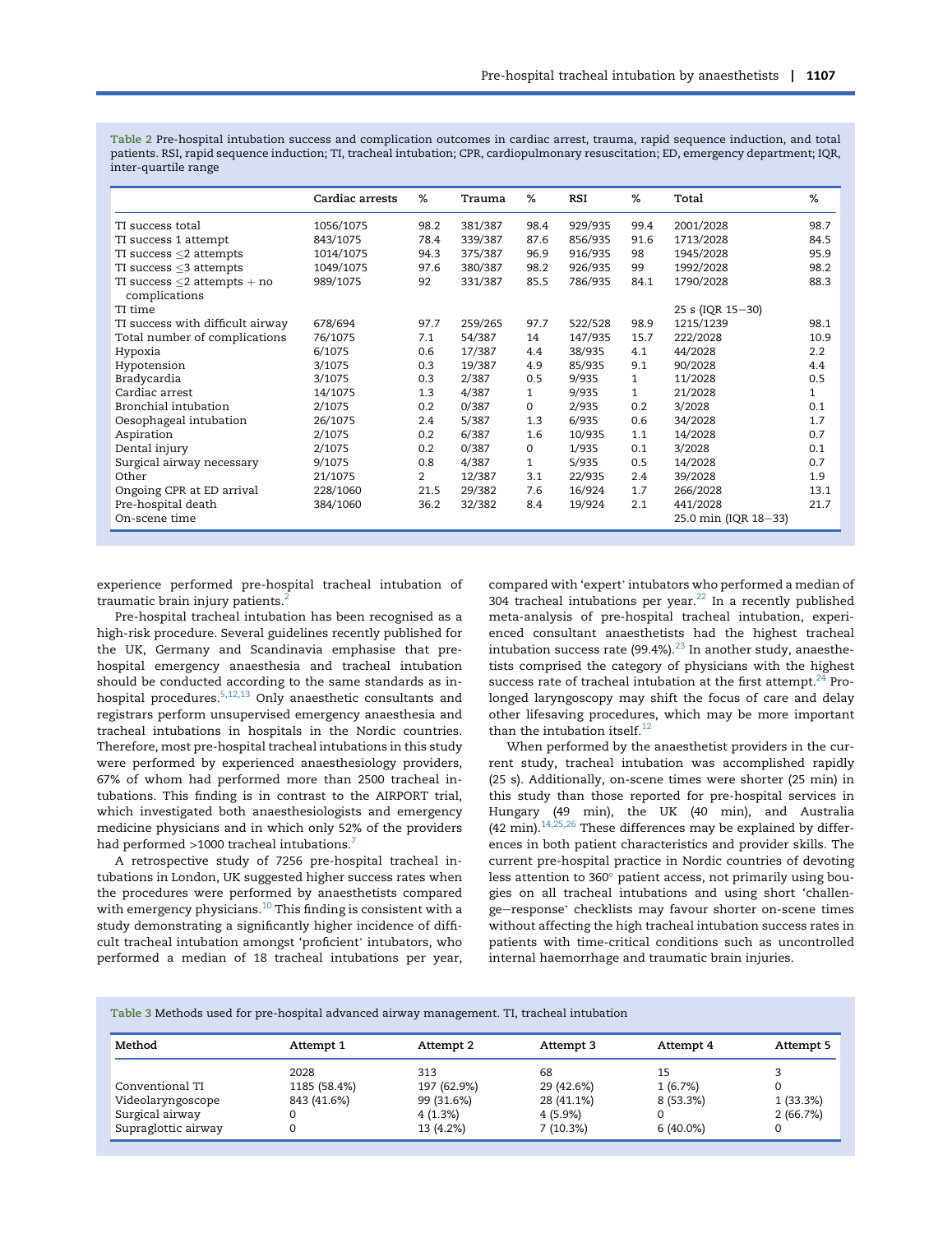|                                                         | TI success $(n)$ %   |            | P-value     |
|---------------------------------------------------------|----------------------|------------|-------------|
| Cardiac arrest<br>Non-cardiac arrest                    | 1056/1075<br>842/950 | 98.2       | 99.1 0.08   |
| Rapid sequence induction<br>No rapid sequence induction | 929/935<br>1071/1092 | 99.4       | 98.1 0.02   |
| Easy airway<br>Difficult airway                         | 786/789<br>1215/1239 | 99.6       | 98.1 < 0.01 |
| Rapid response car<br><b>HEMS</b>                       | 881/899<br>1120/1129 | 98         | 99.2 0.03   |
| Nurse<br>Physician                                      | 495/507<br>1503/1518 | 97.6<br>99 | 0.03        |

<span id="page-6-0"></span>Table 4 Subgroup analysis. TI, tracheal intubation; HEMS, helicopter emergency medical service

The first-pass success rate of 84.5% in the current study was higher than that reported in a recently published metaanalysis of physician and non-physician pre-hospital tracheal intubation  $(77.8\%)$ .<sup>[23](#page-7-0)</sup> The first-pass tracheal intubation success rate after rapid sequence induction in this study compared favourably to data from the physician-HEMS AIRPORT trial (91.6 vs  $89\%$ ).<sup>[7](#page-7-0)</sup> Differences in indications to tracheal intubation and patient characteristics may partly explain the variations in first-pass success rates. Additionally, differences in provider experience may affect failure and complication rates, highlighting the need for airway expertise. $1,2$  This finding is also supported by a Cochrane review suggesting that competence is a key factor in emergency tracheal intubations.[27](#page-7-0) The Scandinavian Society of Anaesthesiology and Intensive Care Medicine task force on prehospital airway management recommends that pre-hospital emergency anaesthesia and intubation should at least meet the standards for in-hospital emergency anaesthesia.<sup>[12,28](#page-7-0)</sup>

Among the 67% of patients who presented a difficult airway, the tracheal intubation success rate was high (98.1%). Although the providers' airway expertise may explain this result, different definitions of a difficult airway and the recent implementation of videolaryngoscopy may also account for some of the variation. Videolaryngoscopes were used on the first tracheal intubation attempt in 41.6% of patients, and were associated with a higher first-pass success rate compared with conventional laryngoscope use (92.9 vs 78.6%, P<0.01). However, first attempt tracheal intubation using conventional laryngoscopy was faster compared with videolaryngoscopy (20 vs 25 s, P<001). The low surgical airway incidence of 0.5% in this study is comparable with that reported by other physician-staffed pre-hospital services. $10,11,18$ 

A limitation of the current study is its self-report design, which carries a risk of registration and recall bias. Another risk entails the under-reporting of complications. Several efforts were undertaken to reduce this risk, including the use of anonymous data registration forms. An additional limitation of this study is the risk of missing some intubated patients despite the systematic monitoring of patient inclusion by the national and local trial managers. Because assistants may affect the success rate of tracheal intubation, minimum standards for staff assisting with pre-hospital anaesthesia have been recommended by the Association of Anaesthetists of Great Britain and Ireland.<sup>[5](#page-7-0)</sup> However, data concerning assistants' competence level were not collected in this study. This study was not designed to investigate either mortality or possible long-term complications related to pre-hospital tracheal intubation (e.g. minor tracheal injuries, acute respiratory distress syndrome, and pneumonia). This approach may have led to an underestimation of tracheal intubation complications.

# Conclusion

This large prospective study demonstrated that pre-hospital critical care teams that include an anaesthetist provide rapid pre-hospital tracheal intubations with short on-scene times, high success rates, and a low incidence of complications. Rapid pre-hospital tracheal intubation with short on-scene times may be crucial in time-critical emergencies such as traumatic brain injuries and multitrauma. The reported prehospital tracheal intubation success and complication rates are comparable with in-hospital rates.

# Authors' contributions

Conceived the study: M.G. and H.M.L.

Member of the trial steering committee: M.G.,C.S., D.G., H.M.L. Study design: All authors.

Trial site investigators: E.F., A.B., A.K.,S.M., J.N., L.R., E.S., G.S. Data collection: E.F., A.B., A.K., S.M., J.N.,L.R., E.S., G.S.

Data management: M.G.

Author of first draft: M.G.

Author of subsequent drafts: All authors.

#### Acknowledgements

Study nurse Mona-Britt Divander registered the information from the paper data collection forms in SPSS. Statistician Hans Pettersson reviewed the statistics. The pre-hospital physicians and nurses at all trial sites did excellent work with the patient inclusion.

# Declarations of interest

S.C. has received grant support from Massimo Inc., and Kabi Fresenius Inc. S.C. has been editor of the Journal of Perioperative Medicine and a consultant for Massimo Inc. S.M. has been Honorary Associate Editor of the Scandinavian Journal of Trauma, Emergency Medicine and Resuscitation. None of the authors have any personal financial gain from the study and there are no other interests to declare.

# Funding

Swedish Medical Association, ALF-Grant Stockholm County Council, and the Laerdahl Foundation.

# References

- 1. Lossius HM, Sø[reide E, Hotvedt R, et al. Prehospital](http://refhub.elsevier.com/S0007-0912(17)54237-3/sref1) [advanced life support provided by specially trained phy](http://refhub.elsevier.com/S0007-0912(17)54237-3/sref1)[sicians: is there a benefit in terms of life years gained?](http://refhub.elsevier.com/S0007-0912(17)54237-3/sref1) [Acta Anaesthesiol Scand](http://refhub.elsevier.com/S0007-0912(17)54237-3/sref1) 2002; 46: 771-[8](http://refhub.elsevier.com/S0007-0912(17)54237-3/sref1)
- 2. [Bossers SM, Schwarte LA, Loer SA, Twisk JW, Boer C,](http://refhub.elsevier.com/S0007-0912(17)54237-3/sref2) [Schober P. Experience in prehospital endotracheal intu](http://refhub.elsevier.com/S0007-0912(17)54237-3/sref2)[bation significantly influences mortality of patients with](http://refhub.elsevier.com/S0007-0912(17)54237-3/sref2)